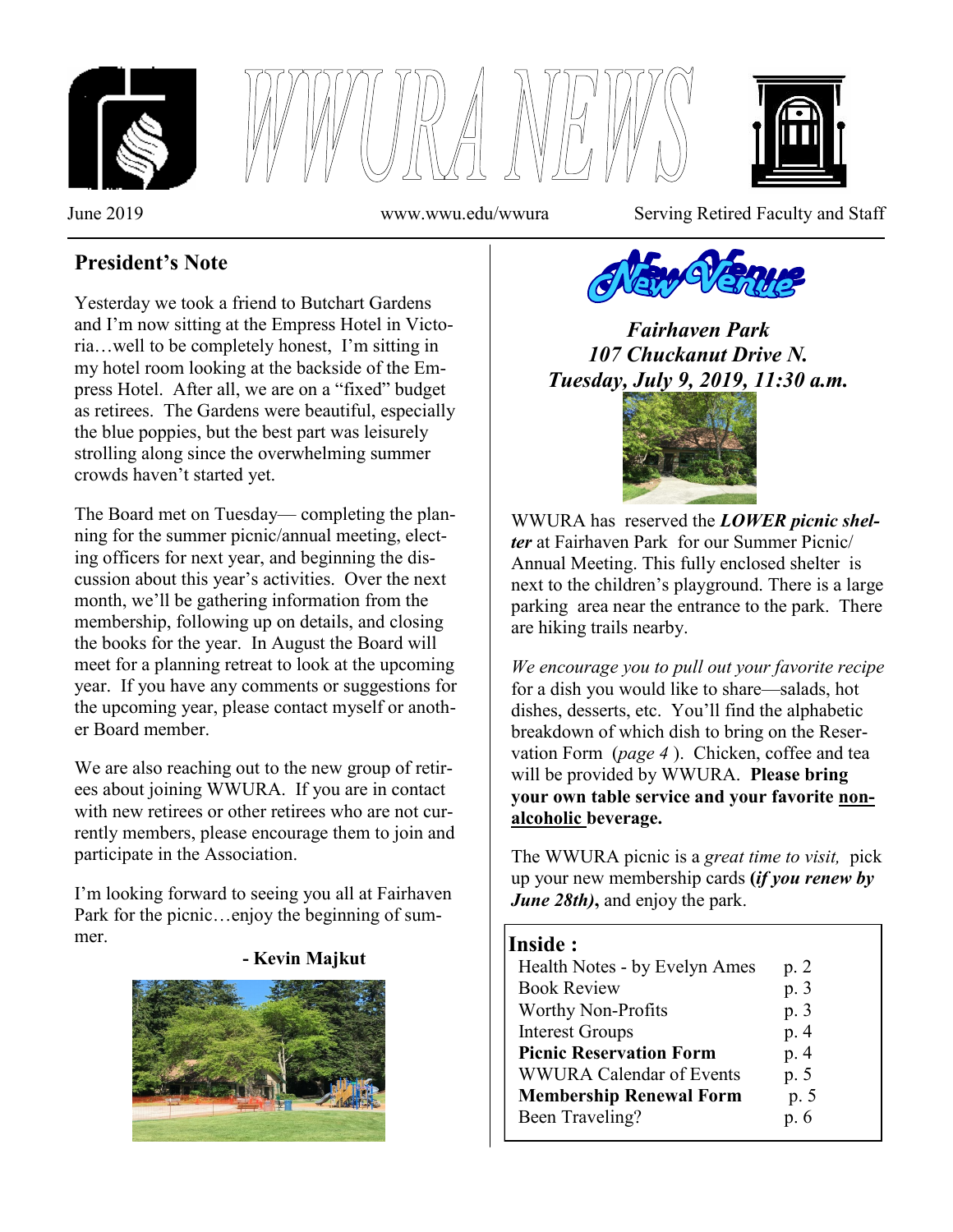## **June 2019 Health Notes by Evelyn Ames Time for Humor, Laughter and Music!**

A remarkable thing about the computer age is that one can revisit vignettes of past years via You Tube. For summer enjoyment, here are several humorous and musical comedic performances and spoofs easily found on YouTube. A specific web site is not needed. Just type the suggestion and voila, you have the performance. In additional, a couple of suggestions of music to warm your soul. Four recent news reports are suggested.

1. Want a short description/explanation of Carmen? Type on search line Andy Griffith and Carmen. Also, check out his "What it was, was football."

2. Anna Russell's famous synopsis of Wagner's Ring cycle. Type "Anna Russell the Ring". Her description of "Writing Your Own Gilbert and Sullivan" is also a must. Her "The (First) Farewell Special" covers these and other humorous performances.

3. Carol Burnett and Julie Andrews were in a special television program years ago. Type Carol and Julie at Carnegie Hall and click on their various skits.

4. Among the many Victor Borge videos, check out "the best piano performance ever". Also, "Borge plays" Chopin".

5. Rolf Harris' Waltzing Matilda (with lyrics and explanation) and his "Tie Me Down Kangaroo Sport at Royal Albert Hall."

6. The British duo of Flanders and Swann and their songs about the Hippopotamus and the Gnu. Easy to access by typing their names and the two animals on the search line.

7. The late Tim Conway of Carol Burnett show: type his name and several skits are available (e.g., the dentist).

8. Type Saturday Nite Live Alexa old people (or seniors). "Alexa" is not "cooperating" or doesn't understand the commands or vice versa.

9. Jeanne Robertson: "Flight attendant deals with a bad potato." "The Christmas Bike."

10. "Lutheran Airlines" on You Tube.

Note: *Health Notes* Sept and Oct 2007 (Laugh for the Health of It) and April 2014 (Adding Joy and Laughter to Healthy Aging) explain effects of humor on health.

Music to stir your soul and for enjoyment: Nana Mouskouri sings va Pensiero from "Nabucco de Verdi". Or, "Nana Mouskouri – Libertad (va Pensiero)". Or: Je chante avec toi Liberté. Enjoy Greek music? View the 1984 concert of Nana Mouskouri at Herodes Atticus (in Athens). Schubert – Notturno - Adagio in E Flat.

Four suggestions for quick summer reading: 1. "CBD Goes Mainstream." *Consumer Reports*, May 2019. Cannabis derivative promoted to ease anxiety and soothe pain. Potential health benefits/risks, legal status, how it is sold and current testing of contents. 2. "Home Smog: When it comes to air pollution, indoors may be worse than out." *The New Yorker*, April 8, 2019. 3. "The Truth About Sweeteners: comparing sugar and sugar substitutes." *Consumer Reports on Health*, May 2019. 4. "Canada's new dietary advice about sugar substitutes: Will U.S. follow suit.?" *Washington Post*, May 13, 2019.

Note: a few copies of compilation of Health Notes, dating from September 2005 through June 2019, will be available at the July WWURA picnic. If you would like an emailed copy, let Evelyn know.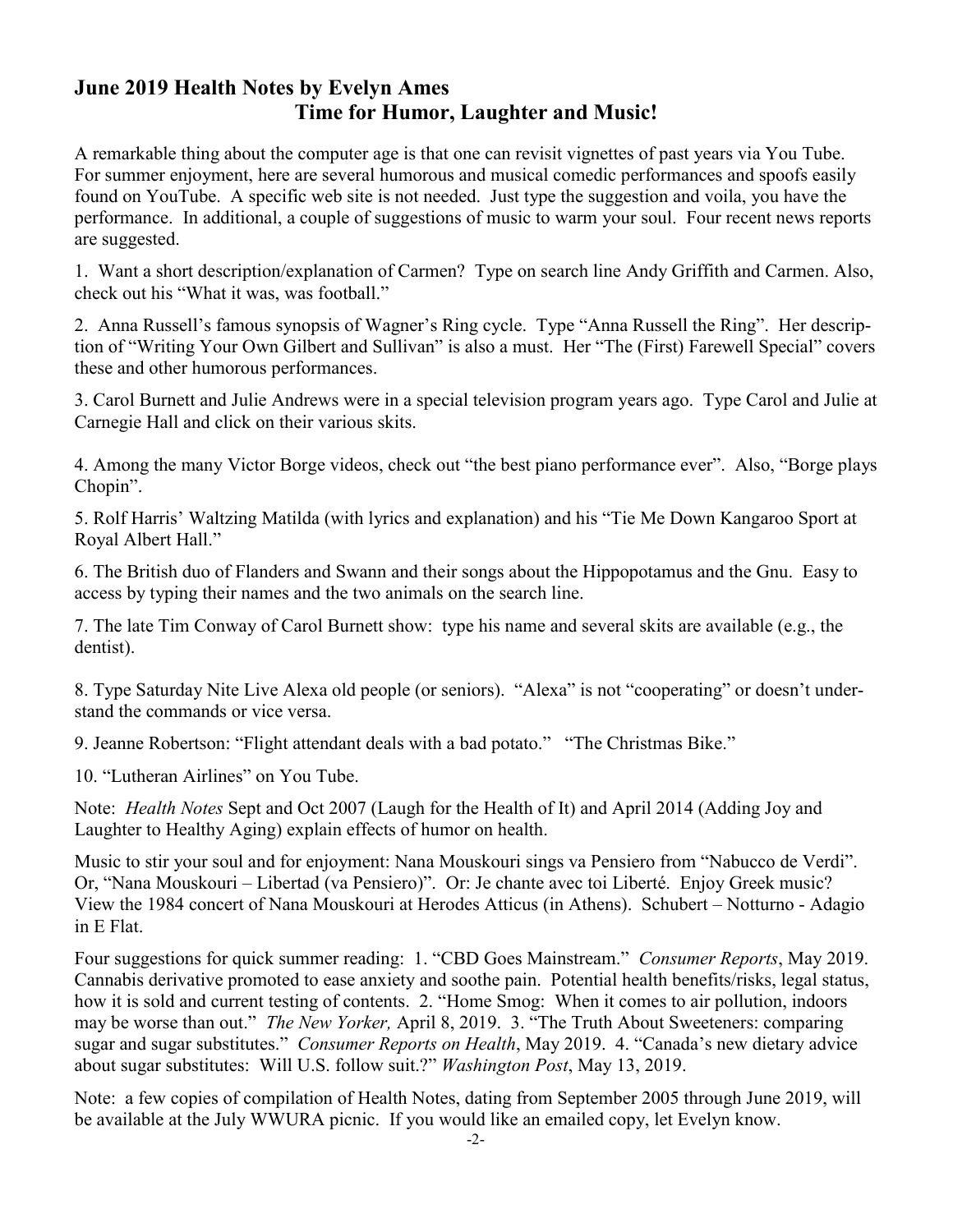## **Book Review**

#### *Dreyer's English: An Utterly Correct Guide to Clarity and Style* **by Benjamin Dreyer—A Review**

The tongue-in-cheek subtitle gives a slight foretaste of the tone of this valuable guide to punctuation, usage, and other useful and sometimes bothersome details involved in putting words on paper. For more than two decades he has been copy editor at Random House. He's experienced. He appears to cover everything, including easily misspelled words (there's one), commonly misspelled proper names, various arcana on rending numbers in print—with comments sometimes witty, sometimes learned, and sometimes both. And there, we've just had an example of the Oxford comma, which he demands and which is one of my requirements for taking a commentary on punctuation seriously. Dreyer is especially fine on the details and nuances of the differences between American and English usage.

Dreyer's guide is a pleasure to browse. I read it straight through and don't recommend that for everyone. I do recommend the book.

It is not, however, a guide to style, in the sense of the structure of sentences. For the best guide that I know of to that topic we need to turn to *Style: Ten Lessons in Clarity and Grace* by Joseph M. Williams. This valuable book first appeared in 1981 and has been republished in several edition now available on the internet.

Williams takes his readers through a series of lessons: on clarity, cohesion, emphasis, concision; on controlling sprawl, managing long sentences. Before ending with style and punctuation, style and usage, Williams treats us with a chapter titled, "A Touch of Class." I like it. But then I like the entire book. Thirtyfive years ago when I used it in a class I was teaching , it helped me improve my writing significantly. Williams expends no effort to be witty or entertaining. He's just very good on effective sentences. As I said, I still like it and recommend it to people who are serious about their writing.

#### - **Bob McDonnell**

## **Ashesi University: a Worth Non-Profit**

The local connections for this worthy non-profit are that its founder and president, Patrick Awuah, worked at Microsoft and that the Ashesi University Foundation has its offices in Seattle. After undergraduate work at Swarthmore, a successful career at Microsoft, and an MBA from UC Berkeley, Awuah founded Ashesi U in Accra, capital of Ghana, with 30 students in rented premises in 2002. It now has a beauti-



ful new campus and buildings on a hilltop in the suburbs of Accra, with over 1,000 students. Through an emphasis on critical thinking, creative problem solving, ethical reasoning, and effective communication it is educating ethical, entrepreneurial leaders. Within 6 months of graduation almost 100% of its graduates are offered appropriate jobs, start a business, or enter grad school. Every class has a component on ethics. In 2015 Fortune Magazine listed Awuah among 50 of the world's leaders. In 2017, Ashesi U. was awarded the World Innovation Summit in Education Prize. This is a powerful new force for good in Africa and the world. Awuah has given two TED talks.

#### **- Bob McDonnell**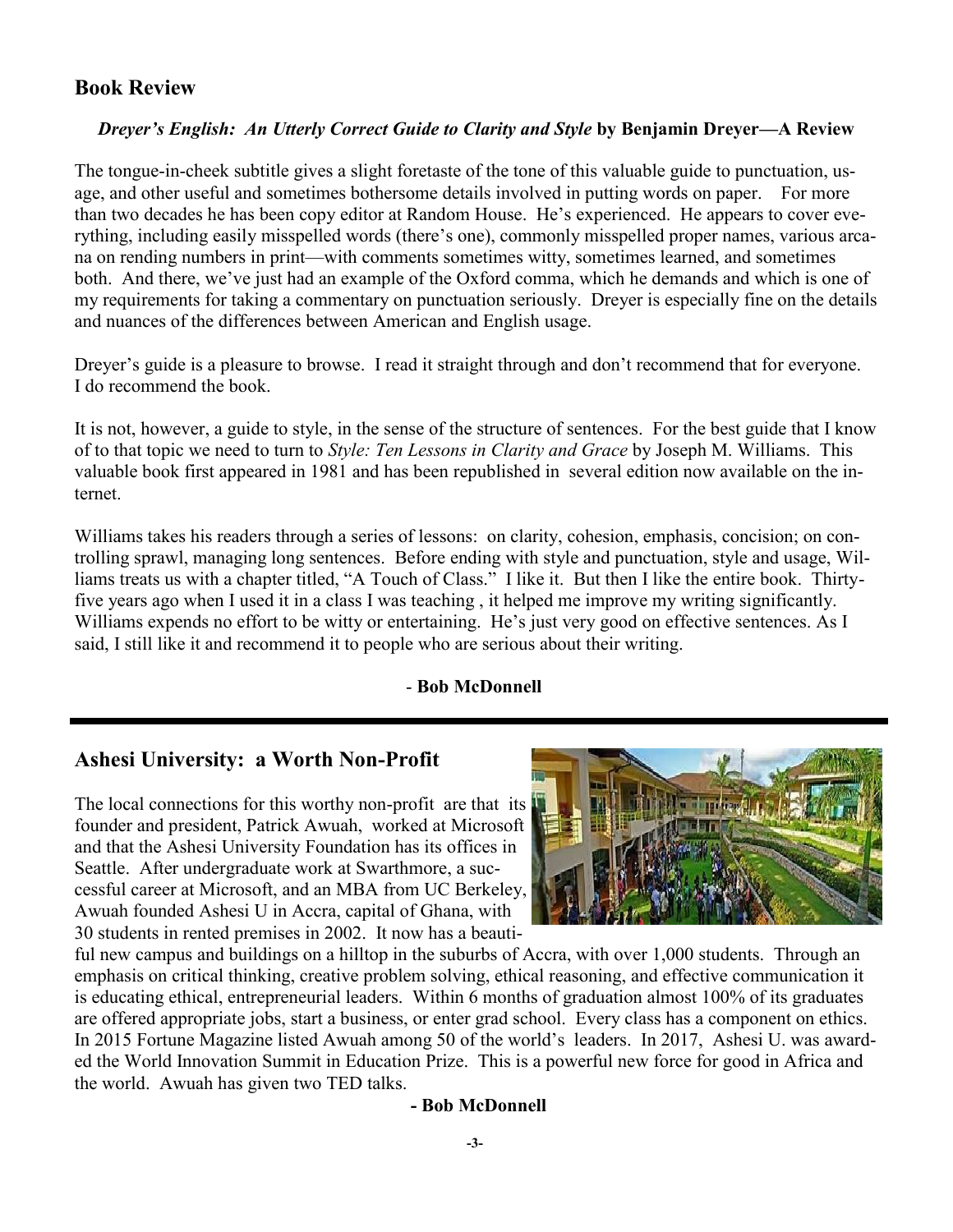#### **JUNE 2019 INTEREST GROUPS**

If you are interested in one of the groups please call or email the contact person.

**BOOK GROUP**--Donna Moore, 360-733-5769 dfmoore12@gmail.com We will meet on Tuesday at 2:00 pm June 18th at the home of Donna Moore,1200 Birch Falls Dr., 360- 733-5769.

 June's book is *Educated* by Tara Westover, discussion leader-Claire, treats-Chris. July's book is *Buzz* by Thor Hanson, discussion leader-Evelyn, treats Lina

**INFORMAL DINING --** Janet Berg, 360-733-4654, janetlila@hotmail.com Watch for more information.

**OPERA GROUP--Evelyn Ames, 360-734-3184, evelyn.ames@wwu.edu** Contact Evelyn for more information.

**2019-2020 MET HD** schedule (Saturdays): Oct. 12 (*Turandot);* Oct. 26 (*Manon*); Nov. 9 (*Madama Butterfly*); Nov. 23 (Philip Glass' *Akhnaten*); Jan. 11 (*Wozzeck);* Feb. 1 (*Porgy and Bess*); Feb. 29 (Handel's *Agrippina*); March 14 (*Der Fliegende Hollander);* April 11, (*Tosca*); May 9 (*Maria Stuarda*).

**Met HD**: **Radio broadcasts**: King FM-98.1 and CBC Radio 2 105.7

**WRITER'S GROUP -** Troy Faith Ward, 425-299-4924, troyfaithward@gmail.com. Meets twice a month. The groups are kept small so there is time for reading and critiquing each other's work.

**HAPPY HOUR—**Claire Bowden, 360-540-2122 clairebowden14@gmail.com Happy hour will meet on Tuesday, June 18th from 4:00 - 5:30 at Four Points by Sheraton Hotel, 714 Lakeway Dr. We will meet in the lounge.

> **Reservation Form WWURA Picnic /Annual Meeting Tuesday, July 9, 2019 Fairhaven Park**

*Reservations Due by July 2, 2019*

Name(s) Number of reservations

Last names beginning with **A-H** bring a **Dessert, I-Q** bring a **Salad ,** and **R-Z** a **Side Dish**

**Cost: \$4 per person if bringing a dish to share that will feed 8.**

**\$8 per person if not bringing a dish**  $\blacksquare$  **Amount Enclosed** 

**Mail your check (***made payable to WWURA***) to Chris Gerhold, 829 Racine St.**, Bellingham, WA 98229

**(**Phone: Chris at 360-733-9265 OR email at chrisandgeorge@comcast.net if you have questions)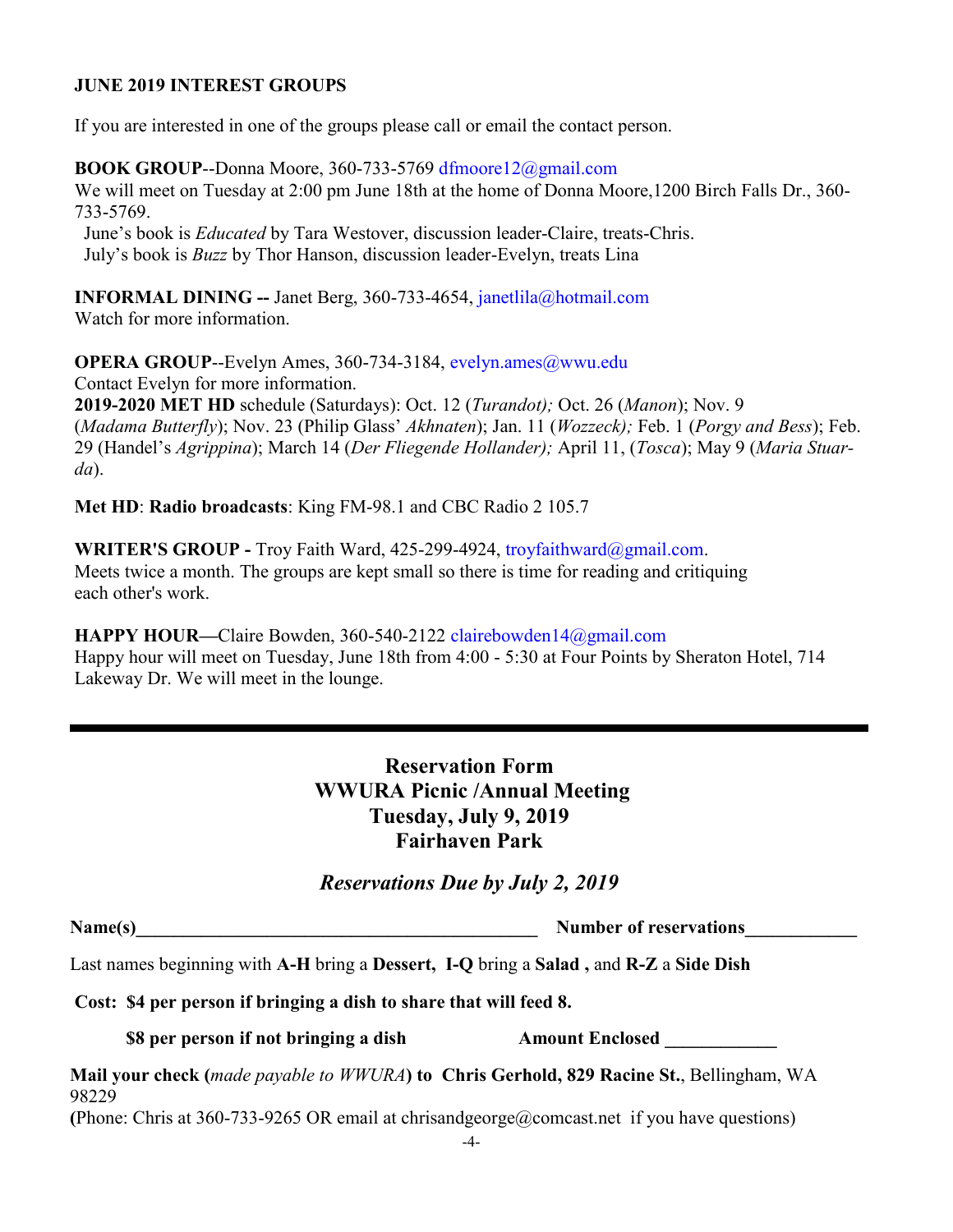# **WWURA Membership Application or Renewal Form for 2019-2020**

*(Those who have joined since March 2019 need not apply. Your dues are paid through June 2020)*

| Address                                                                                                                             |  |                                                                                                         |
|-------------------------------------------------------------------------------------------------------------------------------------|--|---------------------------------------------------------------------------------------------------------|
|                                                                                                                                     |  |                                                                                                         |
|                                                                                                                                     |  |                                                                                                         |
|                                                                                                                                     |  |                                                                                                         |
| If not a WWU retiree, check one: WWURA Friend Spouse/Partner of Retiree                                                             |  | Retired from what institution/organization                                                              |
| Select Membership (includes spouse or partner)                                                                                      |  |                                                                                                         |
| $\Box$ Contributing Membership $$50.00$ or more<br>$\Box$ Regular Membership $$25.00$<br>$\Box$ Surviving Spouse or partner \$ 6.00 |  |                                                                                                         |
| Contribution to WWURA Scholarship fund \$                                                                                           |  |                                                                                                         |
|                                                                                                                                     |  | Date                                                                                                    |
| Please mail this application and check (made payable to WWURA) to WWURA Membership,<br>ble.)                                        |  | c/o Barbara Evans, 715 North Garden Street, #502, Bellingham, WA 98225. (Contributions are deducti-     |
| will be available at the picnic. If you wait to renew at the picnic, your card will be mailed to you.                               |  | A membership table will be at the picnic. If you renew your membership by June 28, your membership card |
| <b>WWURA Calendar</b>                                                                                                               |  |                                                                                                         |
| <b>July 2019</b><br>9—Picnic & Annual Meeting, 11:30 a.m. Lower Picnic Shelter, Fairhaven Park                                      |  |                                                                                                         |
| <b>August 2019</b><br>6—Board Planning Session                                                                                      |  |                                                                                                         |
| September 2019<br>3-Board Meeting<br>18-Travelogue-6:30 p.m., Squalicum Yacht Club                                                  |  |                                                                                                         |
| October 2019<br>1-Board Meeting                                                                                                     |  |                                                                                                         |